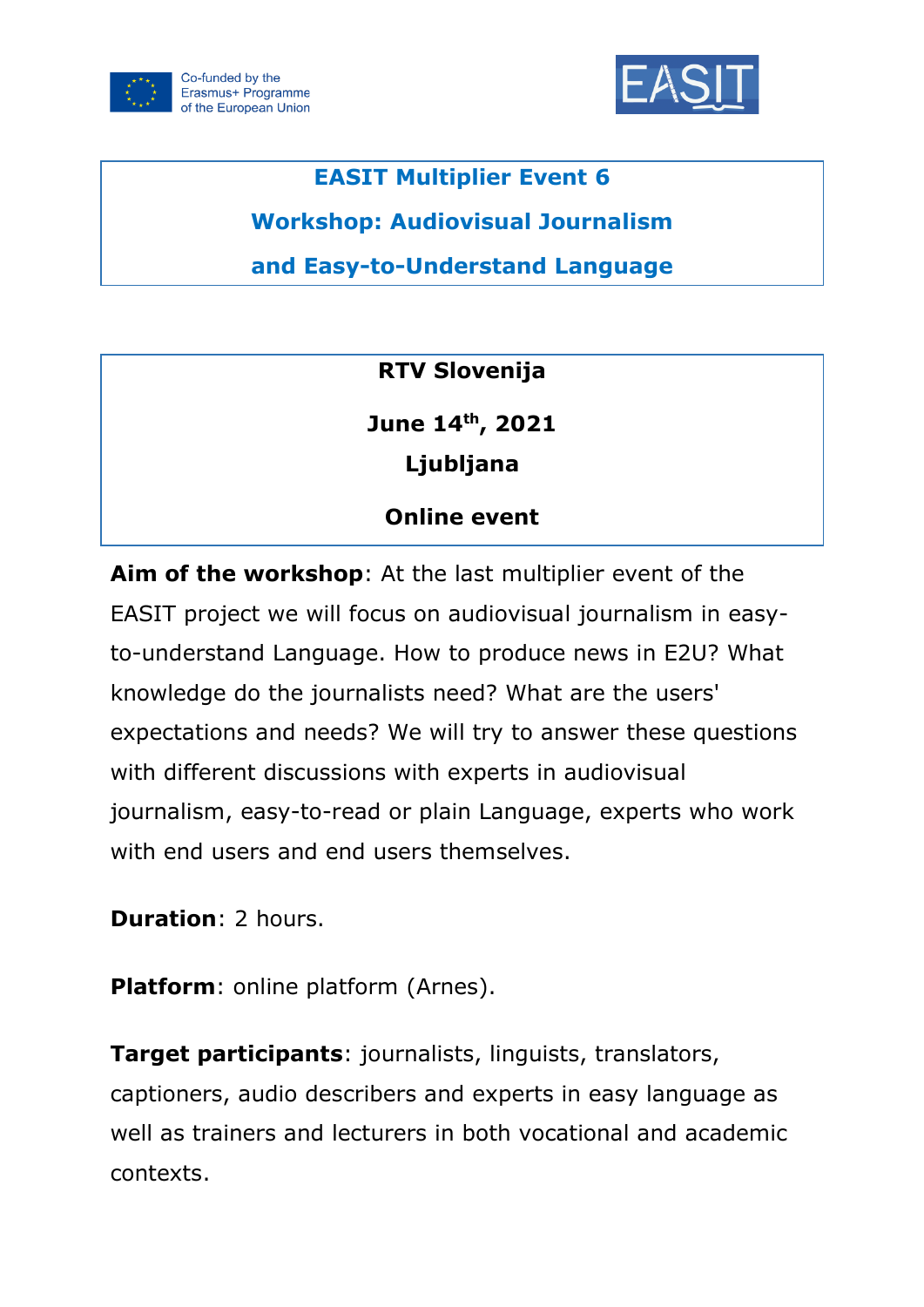



### **Please register here:**

## **<https://www.rtvslo.si/rtv/registration-easit>**

Participation is free.

Registration is required.

Registration is open until June 8<sup>th</sup>, 2021.

### **Event programme**

## **Schedule**

| <b>Time</b>     | <b>Topic</b>                                                                                                                                                   |
|-----------------|----------------------------------------------------------------------------------------------------------------------------------------------------------------|
| 10.00-10.05     | Welcome remarks (Veronika Rot, RTV Slovenija).                                                                                                                 |
| 10.05-10.15     | Project presentation (Anna Matamala, UAB, EASIT project<br>leader)                                                                                             |
| 10.15-10.20     | The importance of non-discriminatory information (Miha<br>Lobnik, Advocate of the Principle of Equality of Republic of<br>Slovenia)                            |
| 10:20-11:00     | Round table 1: Television journalism and easy-to-<br>understand language. "Journalism Today" by Sekumady<br>Condé and interview with Lisa Zuckerstätter (ORF). |
| 10.40           | Audiovisual journalism in simplified language                                                                                                                  |
|                 | Participants will be given access to a selection of materials,<br>which they can watch independently.                                                          |
| 11:00-11.05     | Interaction between a public broadcaster and the public<br>(Ilinka Todorovski, RTV Slovenija's Media Ombudswoman)                                              |
| $11.05 - 11.35$ | Round table 2: Information, language and end users' needs<br>- professional perspective with Ulla Bohman, Christiane                                           |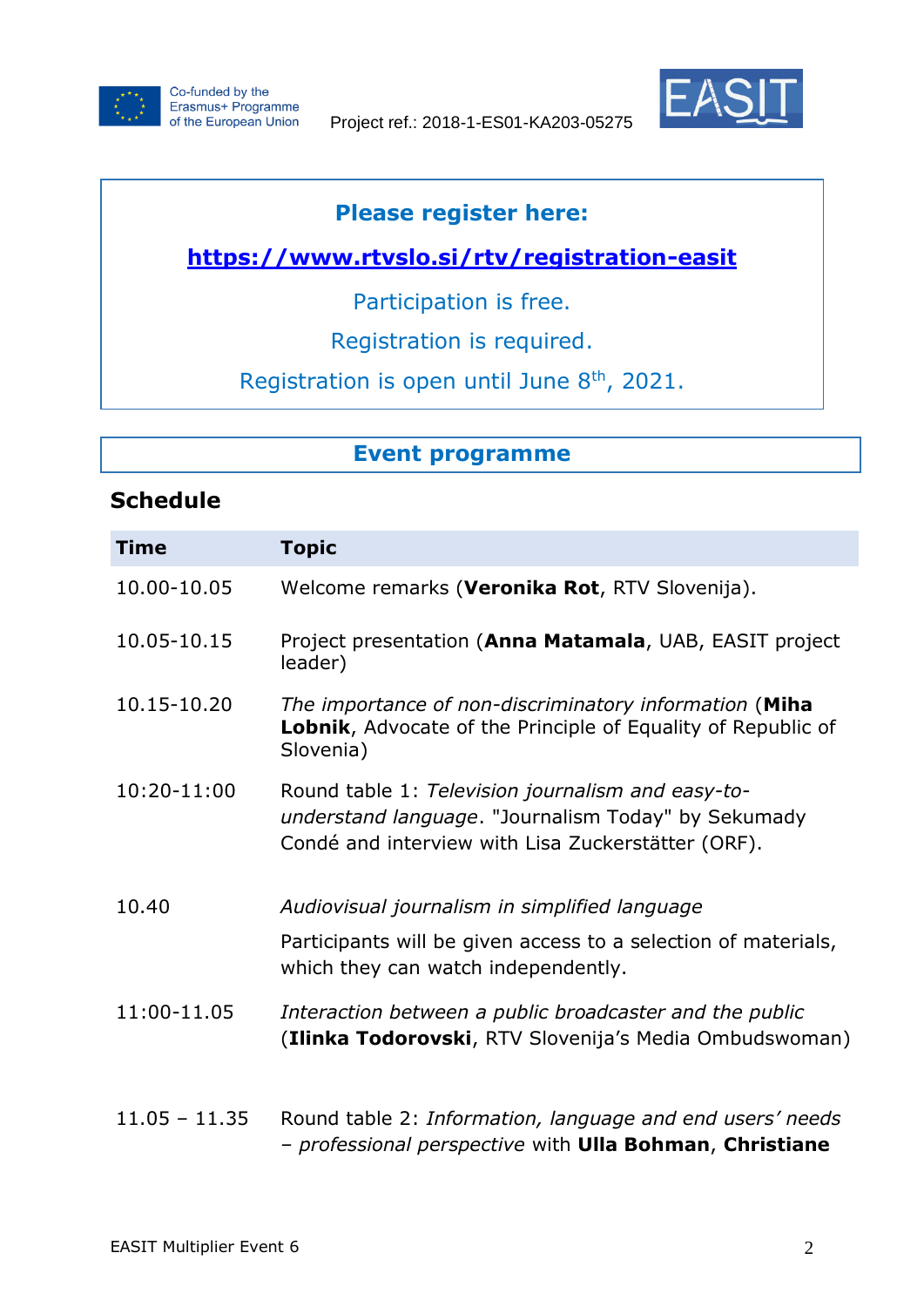



| <b>Time</b>     | <b>Topic</b>                                                                                                                                                                                                              |
|-----------------|---------------------------------------------------------------------------------------------------------------------------------------------------------------------------------------------------------------------------|
|                 | Maaß and Oscar García Muñoz. Moderated by Tatjana<br>Knapp.                                                                                                                                                               |
| 11.35-11.50     | Round table: Role of the validators: End users' participation<br>is vital for the quality of the programme and progress in<br>accessibility, with Nevenka Kos, Mojca Šmon and Nejko<br>Perko. Moderated by Tatjana Knapp. |
| $11.50 - 12.00$ | Closing remarks (Veronika Rot, RTV Slovenija)                                                                                                                                                                             |
| $11.50 - 12.00$ | <b>Discussion:</b> a written forum will be open for questions,<br>comments. Moderated by EASIT project partners.                                                                                                          |
| 12.00           | The event will finish at 12.00, but the materials will be<br>available and the discussion forum open for one week, until<br>June 21st.                                                                                    |

**Registration**

#### **Please register here: <https://www.rtvslo.si/rtv/registration-easit>**

Registration is open until June 8th, 2021.

If you have any questions, please contact [andrej.tomazin@rtvslo.si.](mailto:andrej.tomazin@rtvslo.si)